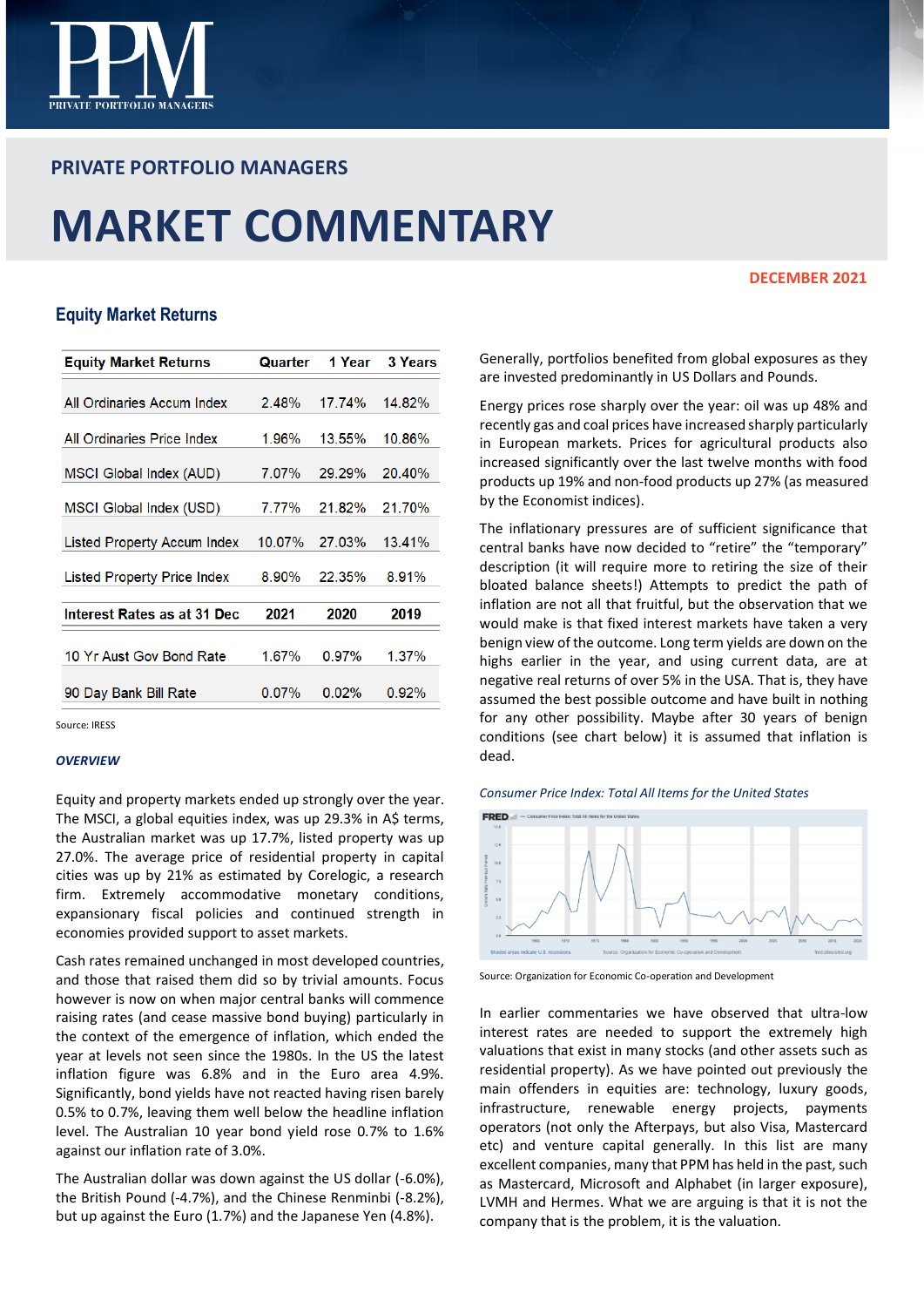Netflix is perhaps an illustration of the problems that very highly priced tech stocks could face. Netflix came out of the blocks like a bolt of lightning and captured a dominant share of the video streaming market very early. They produced a number of blockbuster series and they also had access to content of traditional studios such as Disney. It didn't take long for the content suppliers to realise what a threat Netflix was, and they started up their own streaming businesses and cut off Netflix' access to content. Now there are seven very powerful competitors vying for subscribers and a full-on content war. According to Morgan Stanley, an investment bank, the streaming competitors will spend around \$140 billion on content in 2022. Netflix is estimated to spend \$17 billion against revenue of approximately \$30 billion this year. With a capitalisation of \$300 billion Netflix is valued at 10x revenue – with little free cash flow. By comparison, if Verizon, a telco, were to be so valued the capitalisation would be \$1,200 billion instead of the current \$220 billion. An analogy for the streaming business over the next decade might be the bareknuckle price wars that have gone on in the telco industry for much of the last 15-20 years. Not conducive to over-thetop valuations!

However, excessive valuation does not apply to the whole market and a number of sectors would actually benefit from higher interest rates. In particular, the finance sector, both bank and insurance company margins would benefit from a tailwind if the yield curve rose and steepened. While not benefitting from higher rates per se, sectors such as manufacturing and healthcare are very modestly valued and do not require everything to go according to Hoyle to deliver an attractive long-term return. It could be argued that higher inflation would have a negative effect on their return on capital but the valuations we feel are low enough for this not to be the critical factor.

We'll give mention of COVID-19 a spell on the bench!

# **International Equities**



*International Equities Performance*

#### Source: MSCI

Extremely high levels of capital raisings and excessive valuation of immature businesses were a feature of equities markets again this year. Stocks in fashionable sectors, disruptors of existing business models have been accorded valuation metrics which assume a new paradigm (the precursor to a return to normalcy or lower). The rise in interest rates (on bonds) over the last 18 months, albeit very small in an absolute sense, may be a somewhat dusty canary in a very gassy mine.

In response to our view on the risks of over-valuation, the portfolios have focussed on the price we pay for companies. We think that keeping to values that are not excessive in an historical sense offers the best chance of earning an attractive return on investors capital. The market's focus on narrative has provided quite a number of opportunities where the story is not liked for some reason, but the numbers look good in a "bond" like way. That is they may not have high top line growth but the return on capital that the investor is accessing is attractive.

The finance sector has not been much liked. Our holdings in US and UK banks have recovered from the lows of 18 months ago but valuations remain at very low levels by historical standards; the same is true of insurance companies. The emergence of slightly higher interest rates is leading to higher returns on their capital, which while still below the levels that they have traditionally earned (making some allowance for the higher levels of capital they are now required to hold) they are nevertheless attractive. Additionally, a simplification of their business models is starting to produce results, after straying into areas not suited to their cultures, capabilities or capital structures that increased complexity and costs. The two main holdings Wells Fargo and Lloyds Banking Group have made progress exiting a scandal strewn period in their long histories. Valuations are yet to catch up with progress as better use of capital and higher margins are starting to appear.

The holdings in telecommunications stocks are attractively valued after a long period when excessive competition reduced the returns throughout the sector. As in much of the technology industries, demand for telecommunications products and services has been insatiable (look at what has happened to one's data usage and demand for higher transmission speeds). The difference in this industry has been the inability to convert demand growth into revenue growth. However, fights for market share would appear to have subsided in the interest of improving returns (though, like a sack full of cats they might start scratching at any time). The transition to 5G, with its capital requirements has helped bring about the development. Increases in prices we think will result in substantial improvements in returns. Initially we held both Verizon, the largest US mobile operator and AT&T, which was in the process of disposing of its media business, but we have decided to focus on Verizon as the better placed operator and with less debt. High capital expenditure had placed pressure on balance sheets however high cashflows have rapidly reduced the debt burden.

In the healthcare sector we have added Universal Health Services (UHS) to the portfolios. UHS owns and manages acute care hospitals and behavioural hospitals in the US (and a smaller operation in the UK). What we like about the company is the long history of strong returns and discipline in building the network. There have been cost pressures during the last two years as labour shortages have developed. These are expected to abate as nurses return to more traditional employment patterns. The pricing of the stock is very attractive at 11 times earnings.

We retain a reduced holding in two technology stocks Microsoft and Alphabet (and have not bought for new money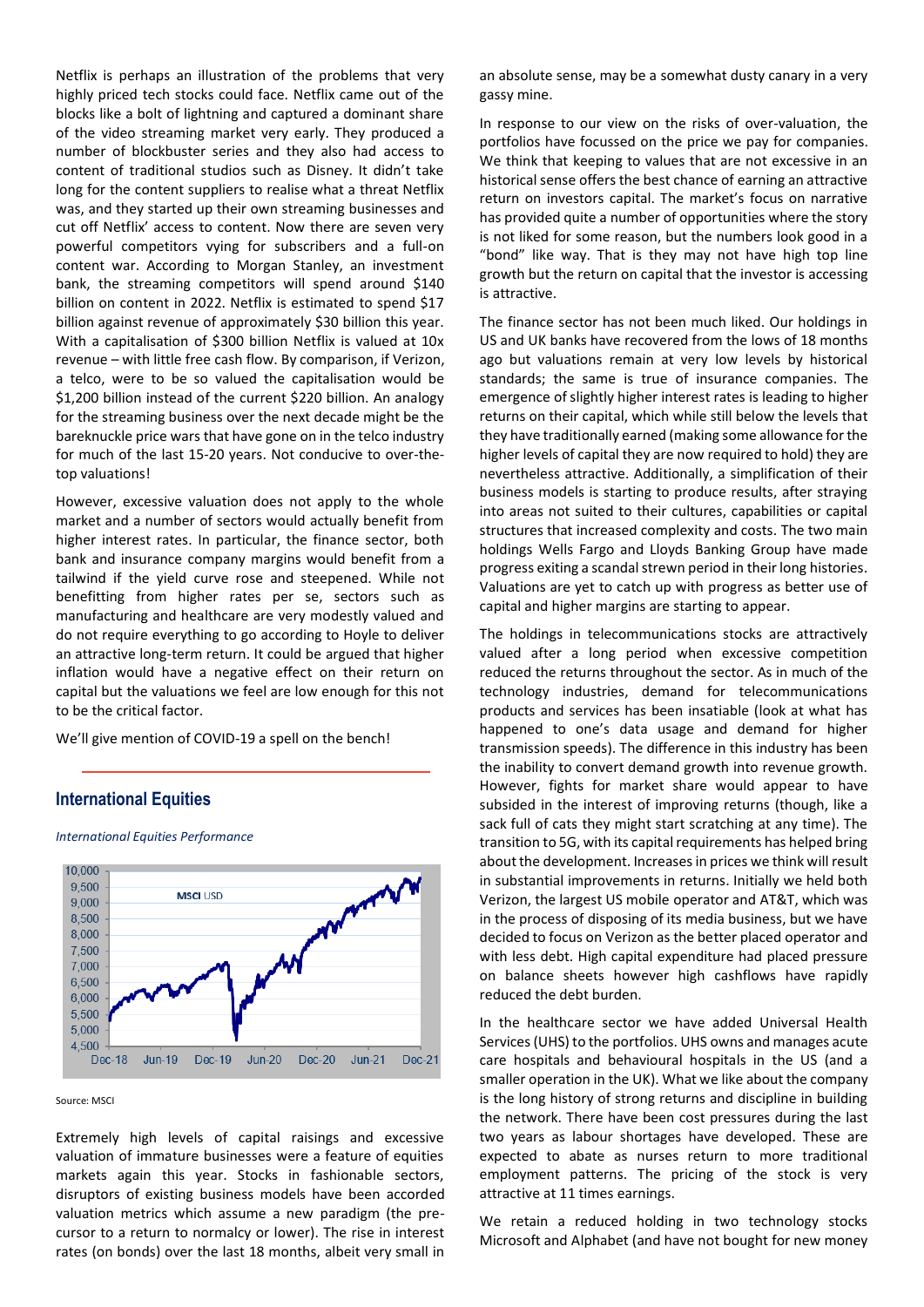for over three years). Operationally they have both been performing very well, however the value is becoming increasingly difficult to justify. This is a long way from the situation 10 years ago when Microsoft traded on a valuation more like a telco!

As indicted earlier the current position is one where excesses exist in a number of parts of the market, some of them in extremely attractive companies which under a different pricing regime we would buy, but currently that does not exist and it is time to keep a disciplined approach to valuations.

## **Australian Equities**

*Australian Equities Performance*



Source: IRESS

The Australian equity market rallied into the end of the year to produce a total gain of 2.48% for the quarter and 17.74% for the year.

COVID-19 disruptions have remained a lingering feature – as I write this note ahead of Christmas, Sydney CBD is almost as quiet as during the major lockdowns earlier in the year and at the beginning of the pandemic in 2021. To date government support measures have largely offset the negative financial impact to individuals and corporates, but we can assume that we have now passed peak fiscal stimulus. Further, we can expect the RBA, in line with other central banks around the world, to gradually move away from its ultra-easy monetary policy. The first step will be a winding down of quantitative easing programs with interest rate rises to come later. Although the rate rises will likely be gradual, at least at the start of the tightening cycle, it portends to a more difficult investment environment in the periods ahead.

Banking stocks were prominent during the quarter with ANZ, NAB and Westpac reporting full year results. The scenario envisaged of a tailwind provided by the write back of provisions taken during the early stages of the pandemic continue to play out and will likely provide a continuing tailwind for the sector. A lift in credit growth as the economy lifts and mortgage and business lending strengthen is another notable factor.

Offsetting this, however, has been a compression in bank net interest rate margins (NIM) as banks have sought to compete aggressively for a slice of the growth. The Australian bank sector is a classic example of an oligopoly structure, typically with low to moderate levels of competition. As the bond market yield curve steepens this normally would allow the

banks to increase their NIMs. This has not occurred so far in the current environment, but the industry structure remains tight and we would expect the banks, at some point to focus on their margins.

Further impacting bank profitability has been elevated costs from a mix of inflation, investment spend and compliance expenses. If we assume strong mortgage competition is likely to offset the benefits of a steepening yield curve, we probably need to look to second half FY22 or FY23 to see the benefits from higher business credit growth and an easing in the various cost pressures faced by the banks.

Other portfolio stocks to report during the quarter were Amcor and Orica. We provide detailed commentary on AMC in our company comment section, but the company is performing well after bedding down its major Bemis acquisition, notwithstanding input cost pressures.

Orica, the industrial explosives producer, has come through a difficult year as important sections of its customer base were disrupted by COVID-19 shutdowns and restrictions. The company has also been dealing with rectification work on one of its major ammonium nitrate plants, its Burrup facility in WA. Positively for the company, the COVID-19 disruptions have eased and management indicate its Burrup plant is now performing well.

Orica's outlook for 2022 is looking more positive than it has for some time as production of commodities globally is anticipated to continue growing as economies and industrial production lift, along with pricing discipline broadly mitigating any input price pressures.

## **Interest Rates**

*90 Day Bank Bill (%) vs 10 Year Bond (%) Performance*





It appears that the final quarter of 2021 has witnessed the turning point in the interest rate cycle worldwide. Interestingly, the New Zealand Reserve Bank was one of the first central banks to raise its official cash rate doing so at both its October and November meetings by 0.25% to now stand at 0.75%. The decision was based on its medium-term outlook for inflation and employment.

The Bank of England Monetary Policy Committee (MPC), increased the Bank rate by 0.15% to 0.25% at its December